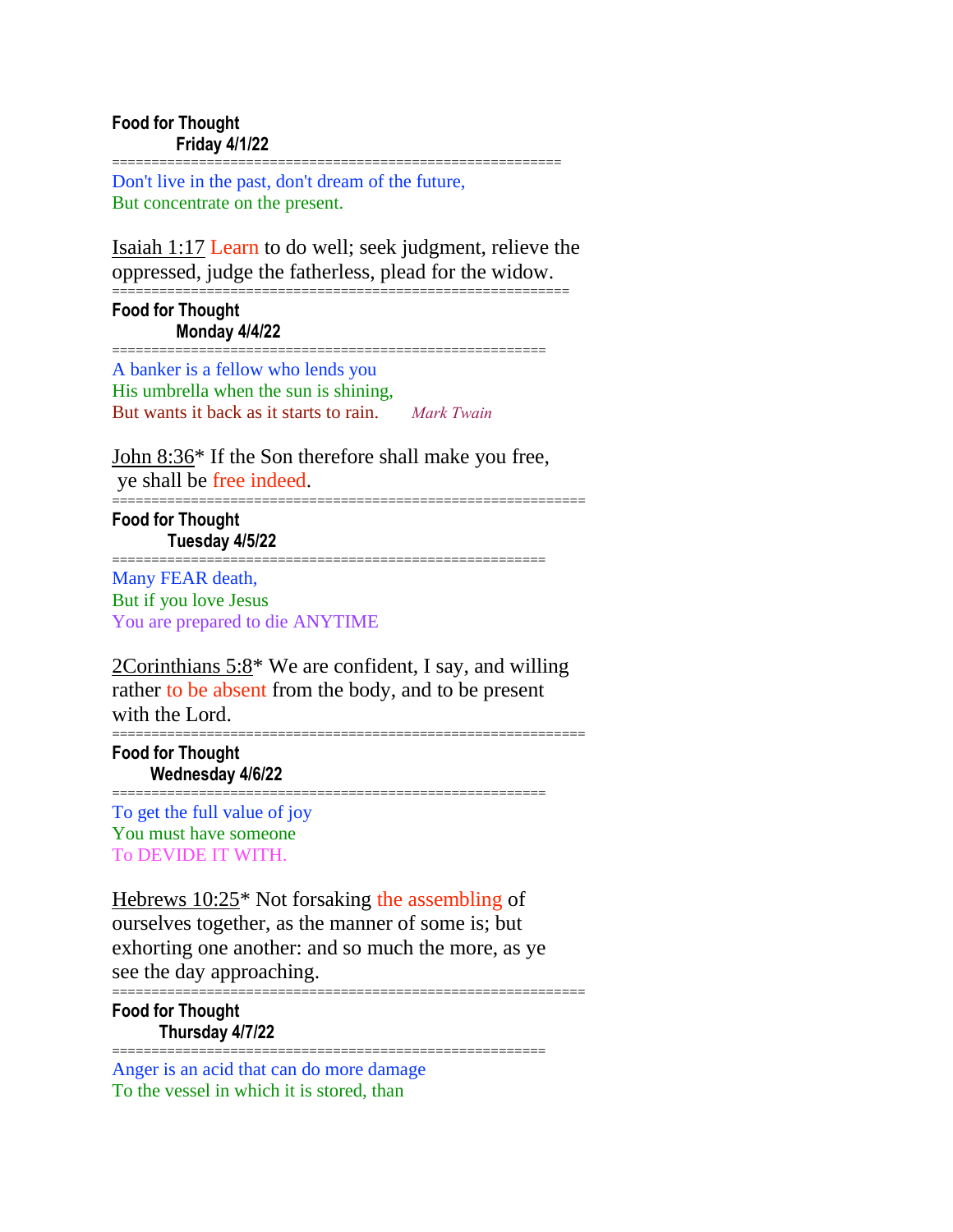Than ANYTHING its poured upon.

Proverbs 16:32 He that is slow to anger is better than the mighty; and he that ruleth his spirit than he that taketh a city.

============================================================.

**Food for Thought Friday 4/8/22**

The human race has only one Really effective weapon, And that is LAUGHTER.

Proverbs 15:15 All the days of the afflicted are evil: but he that is of a merry heart hath a continual feast.

=======================================================

============================================================

=======================================================

**Food for Thought Monday 4/11/22**

Noise proves nothing. A hen who has laid an Egg cackles as if she had laid an asteroid.

Ezekiel 26:13 And I will cause the noise of thy songs to cease; and the sound of thy harps shall be no more heard.

============================================================

**Food for Thought Tuesday 4/12/22**

=======================================================

Do something everyday that you don't Want to do, This is the Golden Rule for Acquiring The HABIT of doing your duty, Without pain.

Eph 6:18\* Praying always with all prayer and supplication in the Spirit, and watching thereunto with all perseverance and supplication for all saints;

=======================================================

=======================================================

**Food for Thought Wednesday 4/13/22**

"Honesty" is the best Of all the LOST arts.

2Corinthians 8:21\* Providing for honest things, not only in the sight of the Lord, but also in the sight of men.

============================================================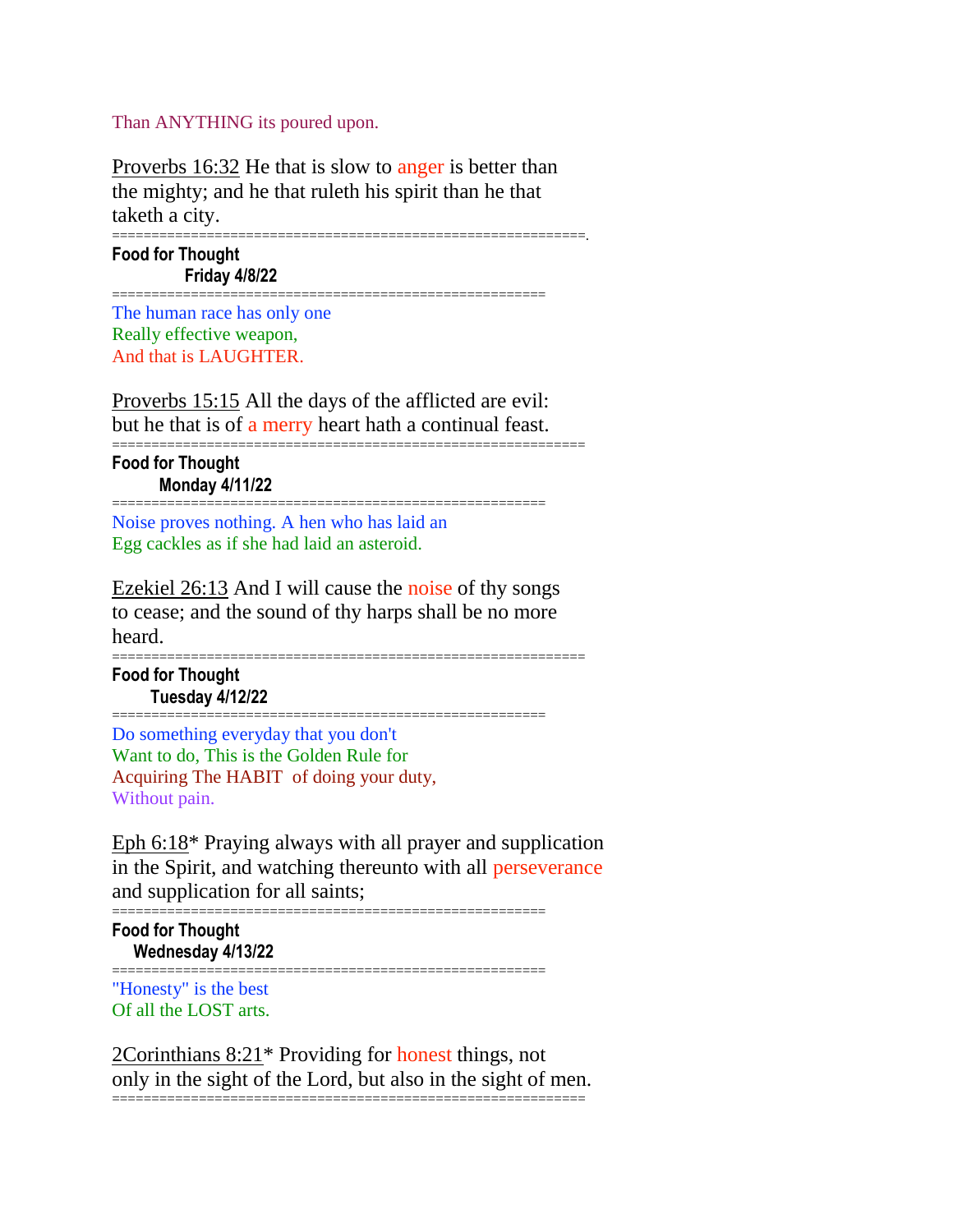## **Food for Thought Thursday 4/14/22**

======================================================= Be careful about reading health books, You may die of a misprint.

Matthew 14:19\* And he commanded the multitude to sit down on the grass, and took the five loaves, and the two fishes, and looking up to heaven, he blessed, and brake, and gave the loaves to his disciples, and the disciples to the multitude.

=======================================================

============================================================ **Food for Thought Friday 4/15/22**

Loyalty to country, always! Loyalty to government, When it deserves it !!

Jeremiah 42:6 Whether it be good, or whether it be evil, we will obey the voice of the LORD our God, to whom we send thee; that it may be well with us, when we obey the voice of the LORD our God.

============================================================ **Food for Thought Monday 4/18/22**

A person with a new idea is a crank, Until the idea succeeds.

Jeremiah 31:22 How long wilt thou go about, O thou backsliding daughter? for the LORD hath created a new thing in the earth, A woman shall compass a man. ============================================================

=======================================================

**Food for Thought Tuesday 4/19/22**

=======================================================

A ship is always safe at shore, But that is not what its built for. Einstein

Proverbs 19:15 Slothfulness casteth into a deep sleep; and an idle soul shall suffer hunger. ============================================================

=======================================================

**Food for Thought Wednesday 4/20/22**

Stop feeling so entitled, You deserve,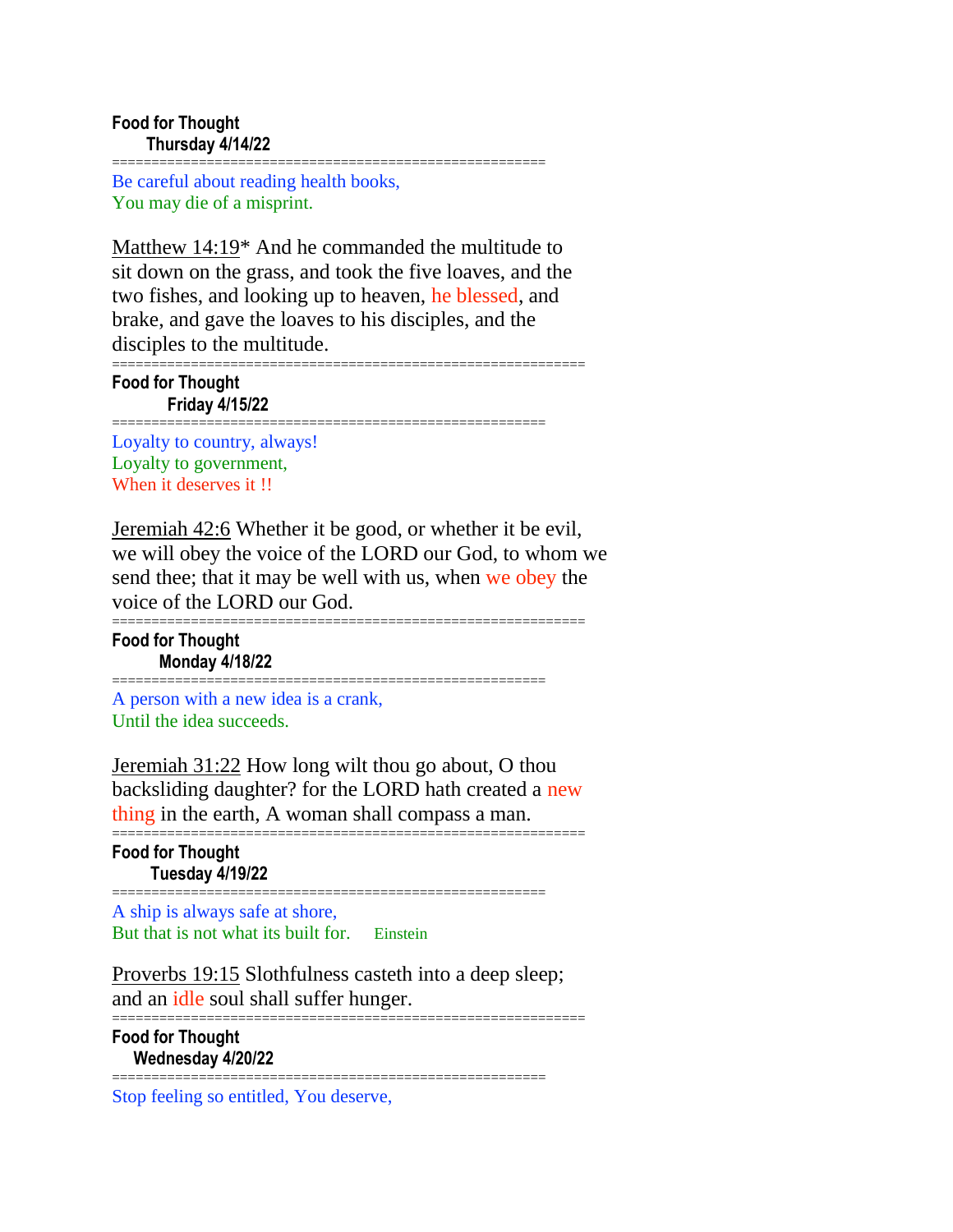Life (enjoy) Liberty. (preserve it) Pursuit of Happiness. (work for it)

2Thessalonians 3:10\* For even when we were with you, this we commanded you, that if any would not work, neither should he eat. ============================================================

**Food for Thought Thursday 4/21/22**

======================================================= There is no such thing as "FREE" My Little snowflake, Someone is paying And it is not a politician.

YOU DO NOT DESERVE Free tuition Free healthcare Free abortions Free housing Free bla. bla. bla.

Exodus 5:18 Go therefore now, and work; for there shall no straw be given you, yet shall ye deliver the tale of bricks.

============================================================

# **Food for Thought Friday 4/22/22**

======================================================= Men fight for liberty and win with hard knocks. Their children are brought up easy, and let it Slip away again, poor fools, and their grand Children are once more SLAVES. D.H. Lawrence

Habakkuk 2:8 Because thou hast spoiled many nations, all the remnant of the people shall spoil thee; because of men's blood, and for the violence of the land, of the city, and of all that dwell therein.

#### ============================================================ **Food for Thought Monday 4/25/22**

======================================================= Get some ROOSTERS for eggs, And raise some BULLS for milk Then you'll see that GENDER matters "Especially at milking time".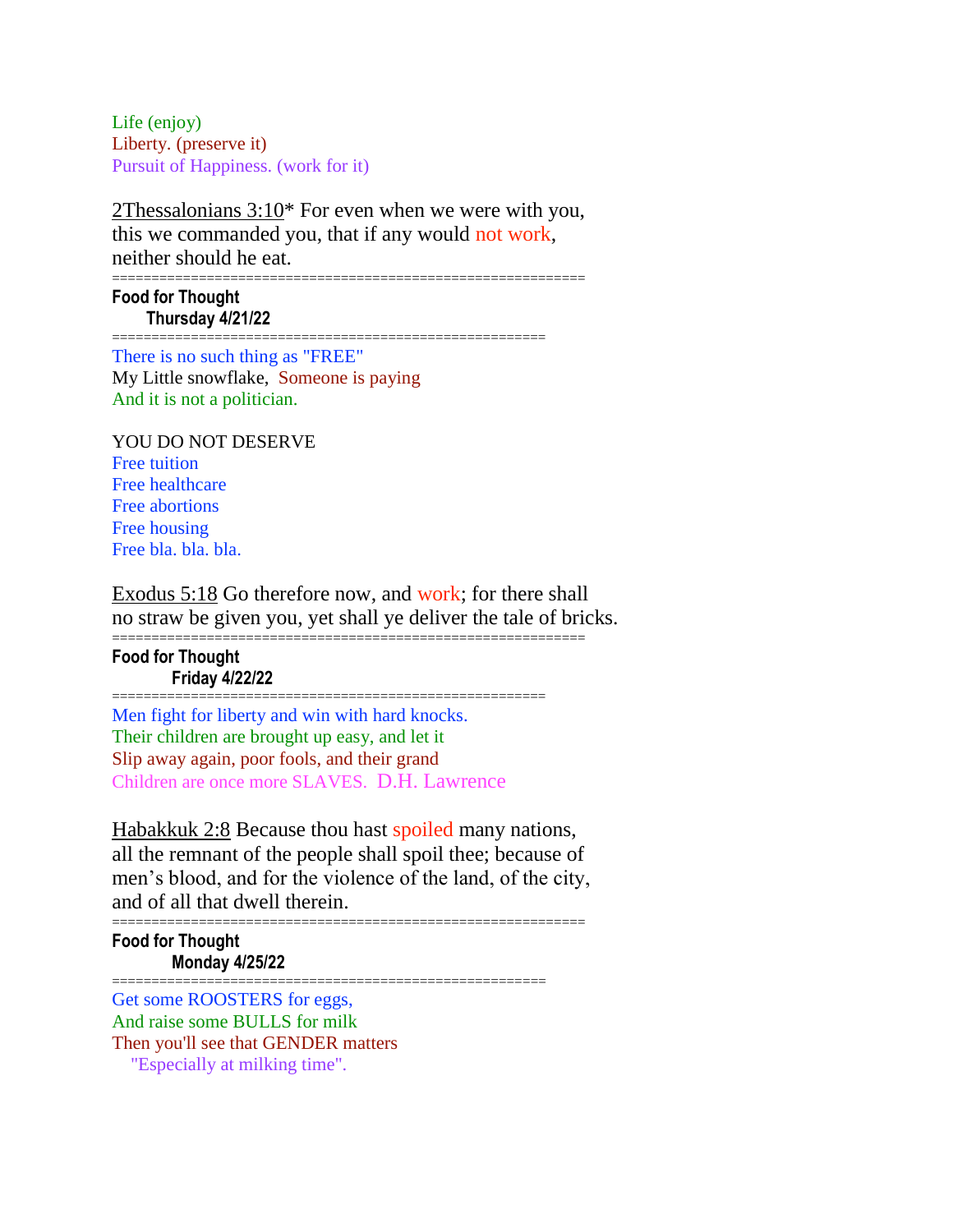Genesis 1:27 So God created man in his own image, in the image of God created he him; male and female created he them.

#### ============================================================ **Food for Thought Tuesday 4/26/22**

======================================================= My body sometimes feel sore, but it works. I don't sleep well most nights, but I do wake up to fight another day. My wallet is not full but my stomach is. I don't have all the things I ever wanted, but I do have everything I need. My life is by no means perfect, but it's my life and I'm happy *Author unknown* 1 Thessalonians  $5:18*$  In every thing give thanks: for this is the will of God in Christ Jesus concerning you. ============================================================

**Food for Thought Wednesday 4/27/22** =======================================================

Maybe I was raised wrong, but I was taught If you wanted something, you worked for it.

Revelation  $22:12^*$  And, behold, I come quickly; and my reward is with me, to give every man according as his work shall be.

============================================================ **Food for Thought Thursday 4/28/22**

======================================================= In life, it is important to know When to stop arguing with people And simply let them be wrong.

Isaiah 11:4 But with righteousness shall he judge the poor, and reprove with equity for the meek of the earth: and he shall smite the earth with the rod of his mouth and with the breath of his lips shall he slay the wicked. ============================================================

**Food for Thought Friday 4/29/22**

======================================================= We are living in a generation That would unplug you life support, Just to charge up their cellphone.

Colossians 3:25 But he that doeth wrong shall receive for the wrong which he hath done: and there is no respect of persons.